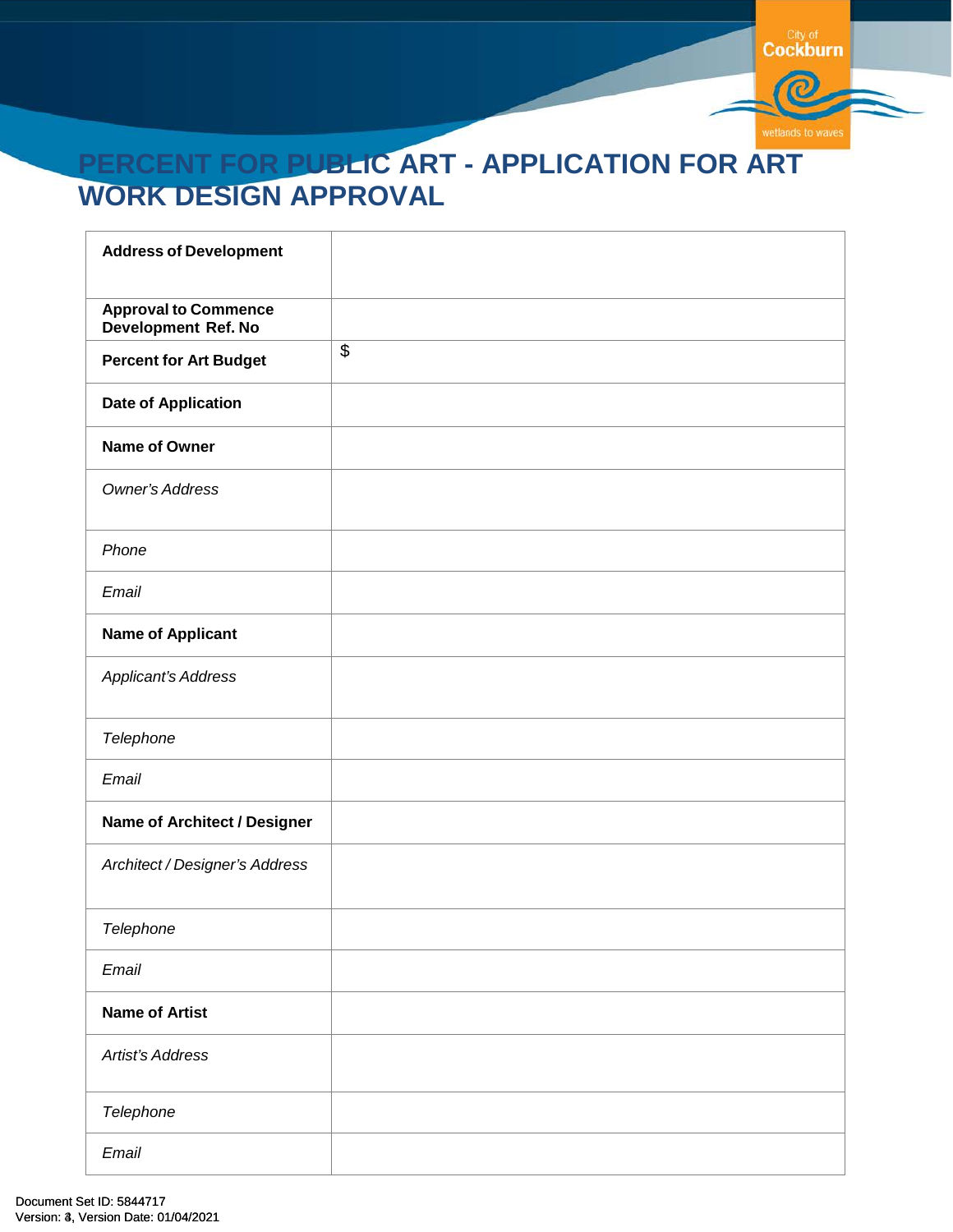

### *PROPOSED ARTWORK DETAILS*

#### *1. Information about Your Proposed Artwork*

Please describe the proposed artwork, including artist's intention, historical references (if any), relationship to the building design and the surrounding area, location, size, materials and accessibility to the public. You can use the space provided below or attach a separate sheet(s).

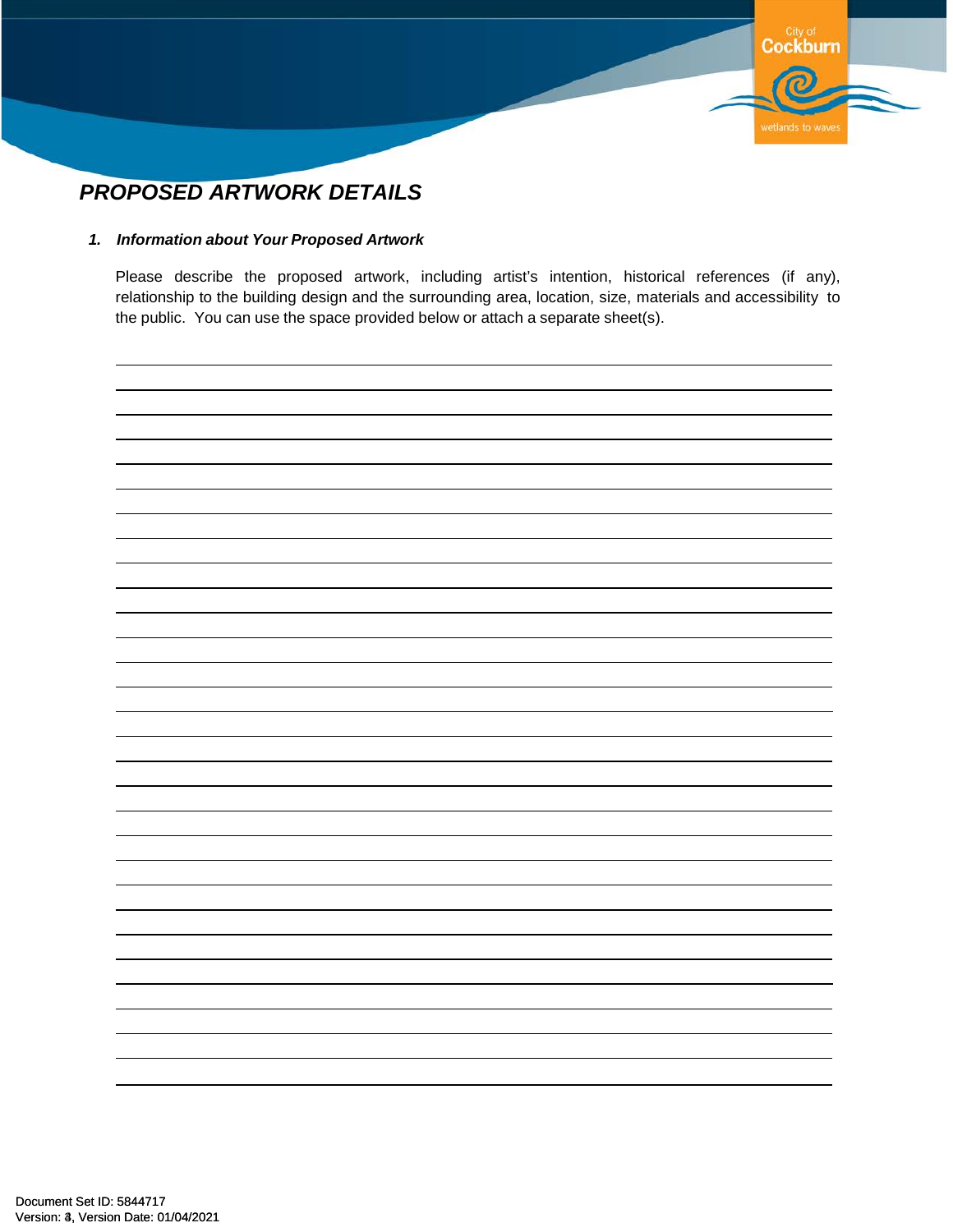

Please attach three (3) sets of documentation which include

- drawings of the proposed artwork showing all colours, materials and dimensions
- Structural Engineers Drawings certified by a structural engineer showing all fabrication aspects of the project meet statutory requirements.

**Cockburn** 

wetlands to way

• Traffic management plan should this be required during the installation of the artwork.

#### *3. Location of Proposed Artwork*

Please attach three (3) sets of plans that show the proposed artwork's location in relation to the building (in accordance with the Policy artworks must be located on the subject land).

#### *4. Contract between the Developer and Artist*

Please attach three (3) copies of the contract between the developer and artist.

#### *5. Artwork Budget*

Please attach three (3) copies of detailed artwork budget.

#### *6. Completion and Installation of Artwork*

Provide information regarding when the artwork will be completed and installed. Please note that it will be a condition of your artwork approval that the artwork is to be installed prior to the first occupation of the development. You can use the space provided below or attach a separate sheet.

Should an extension of time for installation of the approved art work be required, please contact the City in writing prior to the deadline and consideration will be given to an extension of time.

Once the artwork has been installed, the owner/applicant must notify the City's Arts Officer in writing, by completing the attached '*Notification of Art Work Completion*' form. This will allow the City of Cockburn to conduct a site inspection to ensure compliance with the artwork approval.

#### *How Will This Artwork Proposal Be Assessed?*

City of Cockburn staff will assess your application against the provisions of the Percent for Art Policy and the following criteria:

- Durability of materials
- Legality and safety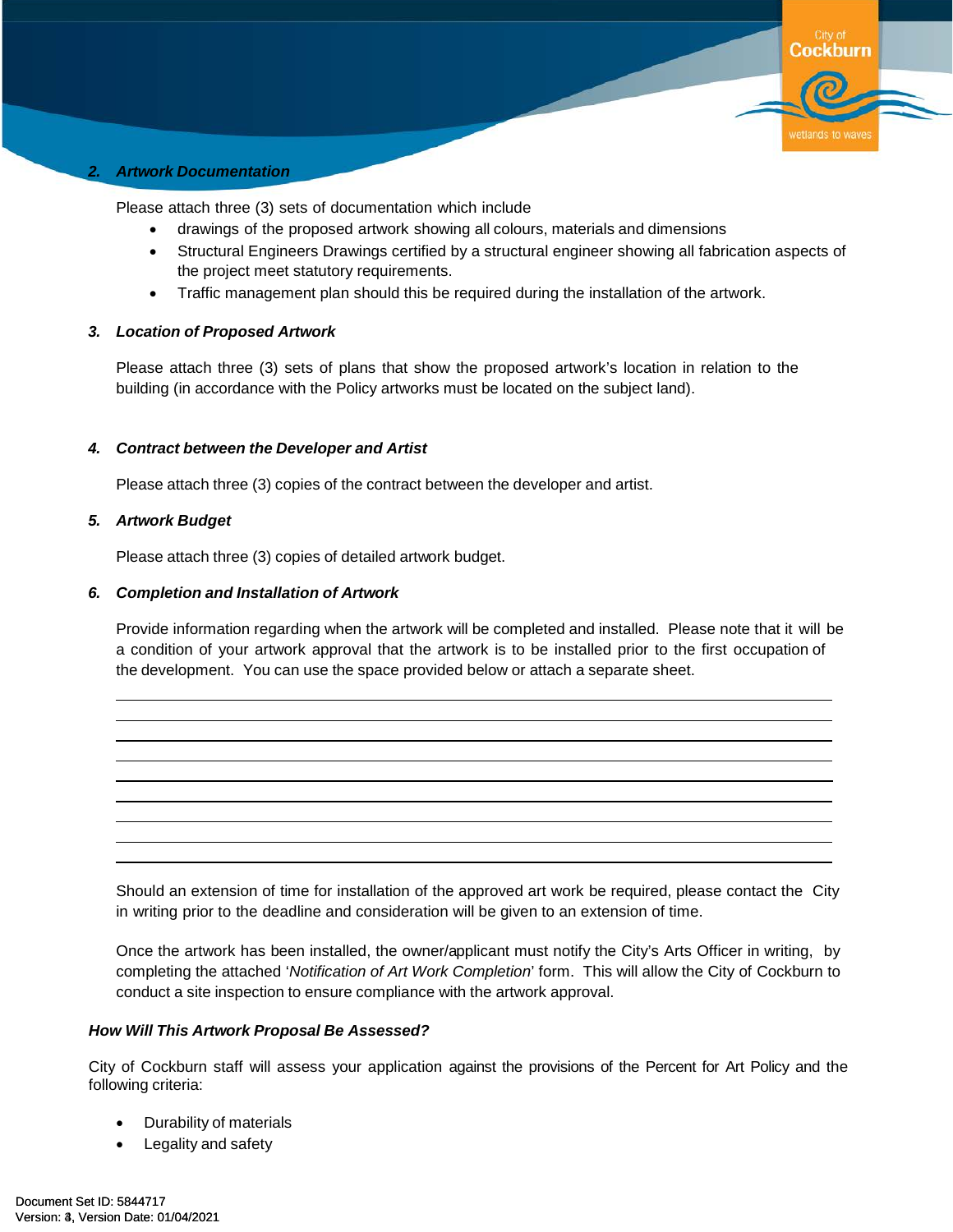- Visibility by the public
- Adherence to any special conditions applied by the City
- Suitability of the artwork in the context of the development and surrounding areas

If you would like any assistance with completing this application, please contact the City of Cockburn.

#### *For further information:*

| City of Cockburn                              | 9 Coleville Crescent<br>Spearwood, WA 6163                                                                                                                              | Phone: 9411 3444<br>customer@cockburn.wa.gov.au                                                                                                                                                                                                                                                                                                                             |
|-----------------------------------------------|-------------------------------------------------------------------------------------------------------------------------------------------------------------------------|-----------------------------------------------------------------------------------------------------------------------------------------------------------------------------------------------------------------------------------------------------------------------------------------------------------------------------------------------------------------------------|
| Department of<br>Culture and the Arts<br>(WA) | Law Chambers Building<br>Level 7, 573 Hay St<br>Perth, WA, 6000<br>www.dca.wa.gov.au/                                                                                   | Phone: 9224 7329<br>info@dca.wa.gov.au<br>The DCA lists their current and previous Percent<br>for Art projects in promotional material, which<br>includes the artists who have worked on specific<br>projects, and Arts Coordinators who select artists<br>and commission the work:<br>www.dca.wa.gov.au/programs/Initiatives/pub<br>lic_art/percent_for_art/other_projects |
| Artsource (selection<br>of artists)           | Perth<br>King Street Arts Centre<br>Level 1, 357 Murray St<br>Perth, WA, 6000<br>www.artsource.net.au/<br>Fremantle<br>Level 1, 8 Phillimore St,<br>Fremantle, WA, 6160 | Phone: 9226 2122<br>consultancy@artsource.net.au<br>Phone: 9335 8366                                                                                                                                                                                                                                                                                                        |